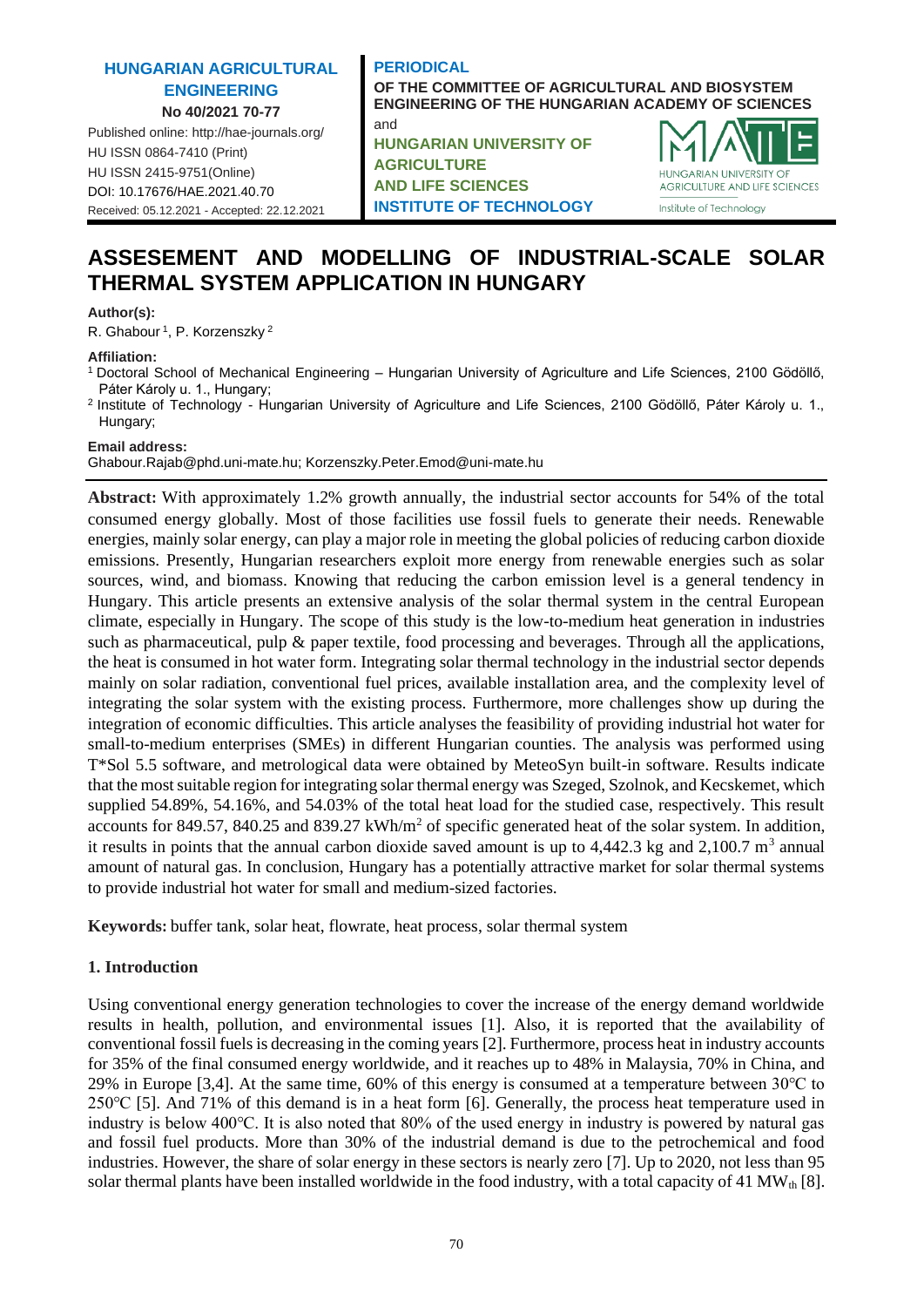The thermal conversion efficiency of solar radiation is much higher than the electrical conversion. This is due to the photon's low conversion efficiency and absorption. So, heat energy is preferred for various applications in the process industries. And thus, solar thermal technology is one of the most attractive solutions for producing heat process thermal energy. Hence, there is a massive opportunity to replace conventional sources with solar thermal systems. Important industrial applications where solar thermal energy can play a major role are serialisation, pasteurisation, washing, cooling, drying, dyeing, and distillation [9]. There were many efforts to analyse the potential of using solar thermal energy in industry. Jarimi et al. [10] explored the heat storage technologies and designs used for solar thermal energy storage. Also, they explored the heat recovery methods to restore industrial waste heat. Evangelisti et al [11]. conducted a comprehensive review study on solar thermal collectors and their potential use in industry. Schoeneberger et al. [12], summarised the policy recommendations and modelling approaches for solar heat for industrial processes. In conclusion, most of those researchers are restricted to a particular location and related to either applications of a certain solar energy system for a specific industrial process or performance analysis of a solar thermal system for a certain industrial process. Thus, there are gaps related to technological aspects and the understanding of the industrial energy requirements.

Hungary is a central European country in the middle of the Carpathian Basin, with a relatively flat surface surrounded by high mountains. Compared to other European countries, Hungary has favourable weather conditions for using solar energy. The average annual sunshine hours are between  $1,900 - 2,200$ , while the average total incident radiation is  $1,300 \text{ kWh/m}^2$  as in Figure 1. So, the southern and middle regions of the country are suitable areas to utilise solar energy for domestic hot water and process heat. The solar energy theoretical potential is 1838 PJ, and the actual potential is between 4-10 PJ.

Many paper and pulp mill factories in Hungary convert woods into paper form. And the global average consumption per capita is around 95 kg per year [13]. The maximum process temperature requirement in the pulp and papers industry is 200℃, while the average temperature range is between 127℃ and 175℃ [14], where 8 tons of steam are required for processing one ton of pulp. Usually, the recovery boiler alone produces the needed steam for this process. ETC collectors can be used for processes such as bleaching, drying, and washing as a solution for integrating solar thermal energy. And to overcome the natural fluctuation of solar energy, a buffer tank may be considered.

Also, the textile industry considering the production of new clothes and the subsequent manufacturer or design of all processes and EU countries alone accounts for 64% of the clothing consumption. The textile manufacturing process can be divided into spinning, weaving, and finishing. The required energy in terms of hot water or steam is used for weaving, yarning, bleaching, curing and drying. The required temperature in textile industry varies between 40℃ to 120℃ [15]. Generally, all processes require heat temperature below 100℃ except for yarn conditioning. As a solution for integrating solar energy, the ETC collector can generate the required temperature up to 120℃ and be mounted on the roof of the building. Therefore, ETC solar system is the best option to meet the textile heat demand. Similar to the pulp and paper industry, using auxiliary heaters or buffer tanks will minimise the effect of solar fluctuation.

Most notably in Hungary, the food processing and beverage industry are highly fragmented and comprises of many sub-segments like milk, meat fruit, grains products, packaged food and drinks [16]. Most of that food and drinks have cooking, sterilisation, washing vessels, drying, and chilling processes. The heat required for this industry can be harvested from solar thermal systems. All food and beverage processes have a process temperature between 60℃ and 120℃ except for drying, which can reach up to 180℃ [17]. Two main processes are involved in the dairy industry: i. heat treatment ensures the milk's safety, and ii. derivatives products like butter, cheese, and milk powder. Dairy processes like pasteurisation, sterilisation, drying and cleaning require heat energy. This industry consumes substantial heat energy and electricity for heat processes and storage [18], and in addition to utilizing solar energy, the use of heat pumps also has significant savings potential [19].

Nevertheless, all processes can be done using heat temperature below 120℃. ETC solar system is the best option for dairy industry applications. While in the case of enormous heat demand and available land, a linear Fresnel reflector (LFR) solar system is a better solution. Also, an auxiliary heat source and buffer tank can help avoid fluctuation during the rising season or prolonged cloudy weather. It is also important to mention that the temperature range and the load profile are the most critical factor. For example, dairy factories sometimes shut down during the cold season due to the low market demand and raw material availability [20]. It gives the advantage to shift the load profile towards sunny seasons and thus, increase the solar fraction.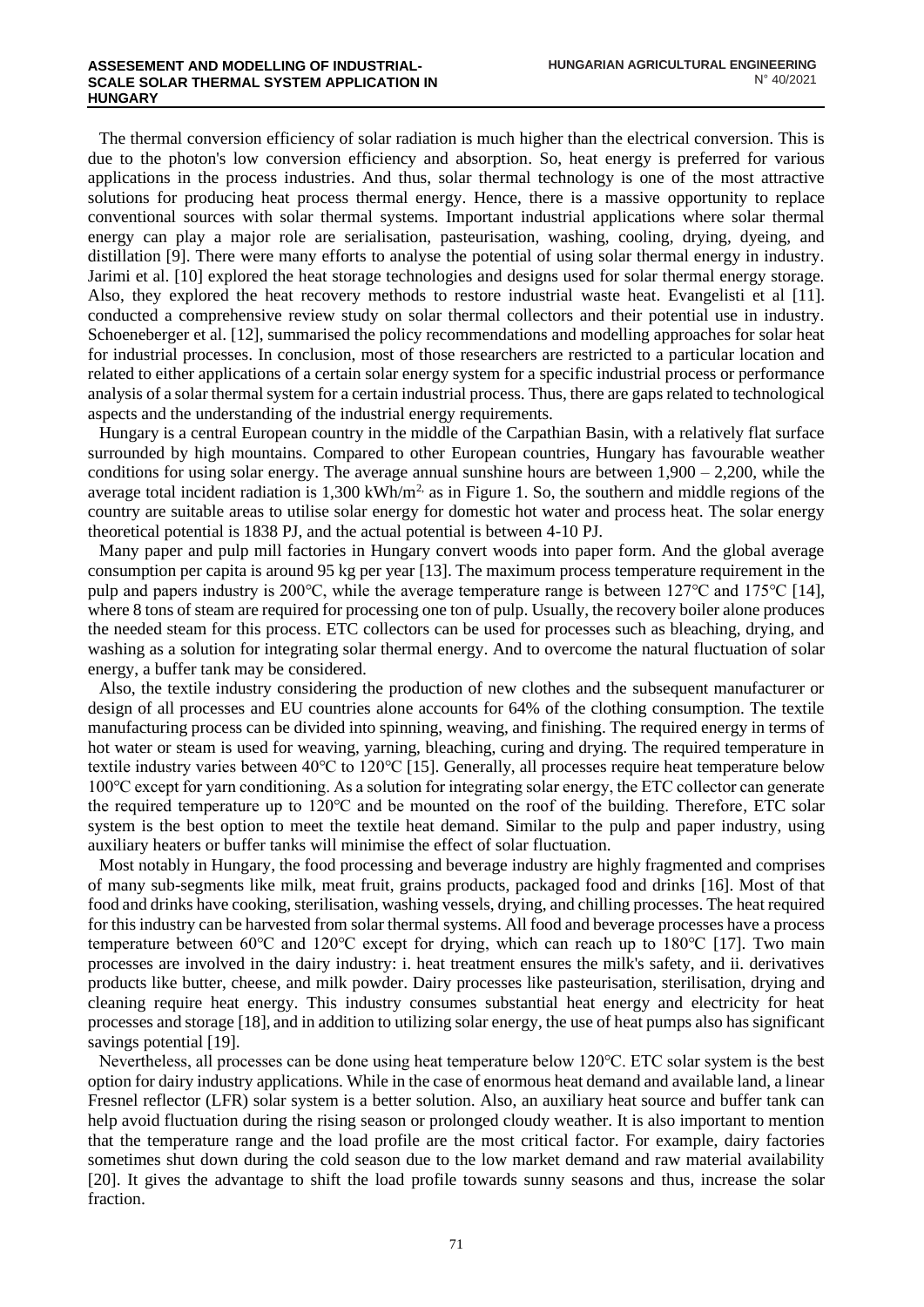The pharmaceutical industry includes many processes that consume both electrical and thermal energy. Usually, the thermal energy is produced gas-fired boilers for meeting the requirements of the steam and hot water, which range between 55℃ and 120℃. Most thermal processes require low heat demand, which can be achieved easily by non-concentrating solar thermal systems like FPC, ETC. Generally, ETC collectors are considered the most suitable solar system to provide the required heat up to 120℃. Finally, the automotive industry is the fastest-growing globally [21]. Most of the processes are mechanical and uses electricity for operating.

In contrast, few processes consume a significant amount of thermal energy like painting, metal casting, and pre-treatment. Generally, it is produced using conventional methods to produce hot water [22]. At the painting process, hot air is needed at a temperature between 80℃ to 100℃, while hot water is needed at only 40℃ [23]. As an integrating solution, ETC solar system is the most suitable solution for providing hot water at around 100℃.



*Figure 1.* Annual global radiation in Hungary.

While the currently installed systems are about  $0.1$  PJ with around  $70,000$  m<sup>2</sup> surface area, Hungary has no database available on the actual installed solar capacity; therefore, all efforts made are only estimates [24]. In 2021, the adequate potential of solar energy had been identified by more than 2,000 MW. On the contrary, solar thermal energy is far beyond the electrical one and the most common collector in Hungary is the flatplate collector (FPC). However, the demand for other types like evacuated tube collectors (ETC) has recently increased. In Hungary, industrial solar production began with small steps, and the installed capacities are hard to measure economically. Using solar energy has the highest positive effects of creating new jobs among all other types of renewable energies. According to the Hungarian solar energy association, installing 449 MW results in 1,500-1,600 new jobs all around the country. This capacity would provide around 1.1% of the total electricity demand in 2020. Another advantage is that installed solar systems are decentralised, reducing power distribution losses. Energy generation of renewable energy sources in Hungary has increased by approximately 30% over the last two decades. At the same time, the solar heat for industrial processes (SHIP) continued to its steady growth during 2020, with at least 74 new plants primarily in Germany, Mexico, and China.

Hungary has around 1980 hours of annual sunshine while July is the sunniest month with 279 hours and December is the lowest with only 51 hours. The average annual sunshine is quite close to Austrian data, with about 1925 hours per year. But Austria is among the best countries in Europe to utilise solar energy (fifth place in 2019) while Hungary stands at the bottom of the list (21st place over 27). It is also noted that all neighbour countries have a higher share of renewable energies in their gross final energy consumption, e.g., Croatia 28.5%, Romania 24.3%, Slovenia 21.7%, Bulgaria 21.6%, and Slovakia 16.9% while Hungary is only 12.6%. This data motivates researchers to search for a genuine reason and show decision-makers potential, especially since Hungary is a solid industrial country and a well-known destination for multinational companies.

The most recent reported efficiency of the production of low-temperature solar systems for the flat-plate collector (FPC) and the evacuated tube collector (ETC) is in the range of 15-40% while for medium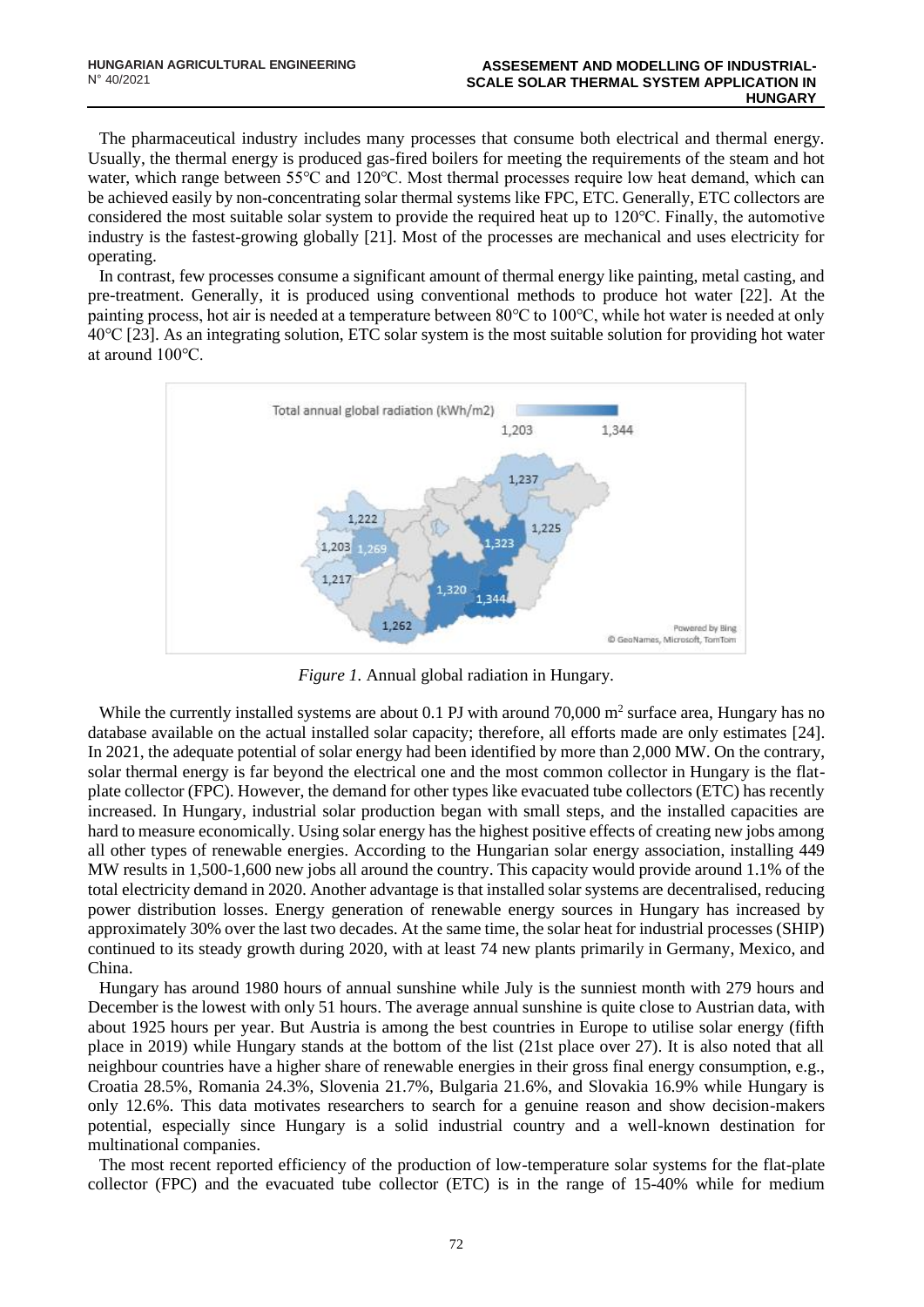temperature generation in the range of 50-60% [25]. The nominal achieved temperature by the FPC, and the ETC is 85°C and 125°C, while the average cost per square meter is 180  $\frac{\pi^2}{10}$  for both collector types [13].

The present article aims to map researchers' generated knowledge in solar thermal technologies and the actual industrial applications. It also proposes a general help to investors and decision-makers to find the generated solar energy corresponding to each location in Hungary. The procedures developed in this article assume that the solar system's integration is a design modification or a retrofit dilemma. Therefore, an existing industrial process is assumed to integrate the solar thermal system.

# **2. Methodology**

The SHIP system comprises ETCs, an integrated heat exchanger in the buffer tank, and the heat process section as in Figure 2. In the primary loop, the water flows in the pipes using an active circulation pump in a closed loop. The flow rate of the primary loop is 50 litres per hour, and the fluid is a mixture of glycol and water of 30% volumetric percentage to avoid freezing and bursting during low-temperature conditions. The demand at the factory is constant from  $6:00 \text{ AM} - 5:00 \text{ PM}$  at assumed constant load on weekdays except for Saturday and Sunday. The average daily consumption for all cases is 115 kWh, and the resulting annual energy requirement is 29.89 MWh. The assumed maximum hourly requirements are not more than 10 kWh, which means a small factory like food processing or packaging. The process heat needed at 75℃ nominal supply temperature and 60℃ minimum outlet temperature. The collector field consists of 16 ETC with 34.24 m<sup>2</sup> gross area. The manufacturer is B. Schweizer Energie AG, and the type is Swisspipe 2 with an 87.8% conversion factor as in Table 1. The collector field faces the south at  $0^{\circ}$  azimuth angle and  $72^{\circ}$  inclination angle lengthwise. The buffer tank has 1,900 litres, and it has stratified return with a redirection valve and buffer tank bypass. Finally, the boiler is a gas-fired Riello Unit SL 48 S ECO with a 53.1 kW nominal output. All data were analysed using T\*Sol software, a thermal solution program developed by Valentine software GmbH, Germany. This software is used for optimising and designing solar thermal systems dynamically. The results can be calculated over an annual cycle for several systems like domestic hot water, heating support, and process heating system. The studied Hungarian locations were chosen all around the country to have a full-scale assessment as in Table 2.



*Figure 2.* Process heating system with a buffer tank and continuous flow heater.

| <b>Collector</b>               | <b>Characteristics</b>        | Value                                    |  |
|--------------------------------|-------------------------------|------------------------------------------|--|
| Evacuated-tube collector (ETC) | Absorber area                 | $1.31 \text{ m}^2$                       |  |
|                                | Optical efficiency $(a_0)$    | 87.8 %                                   |  |
|                                | Heat loss coefficient $(a_1)$ | 1.43 W/m <sup>2</sup> k                  |  |
|                                | Heat loss coefficient $(a2)$  | $0.0038$ W/m <sup>2</sup> k <sup>2</sup> |  |

*Table 1.* ETC collector specifications.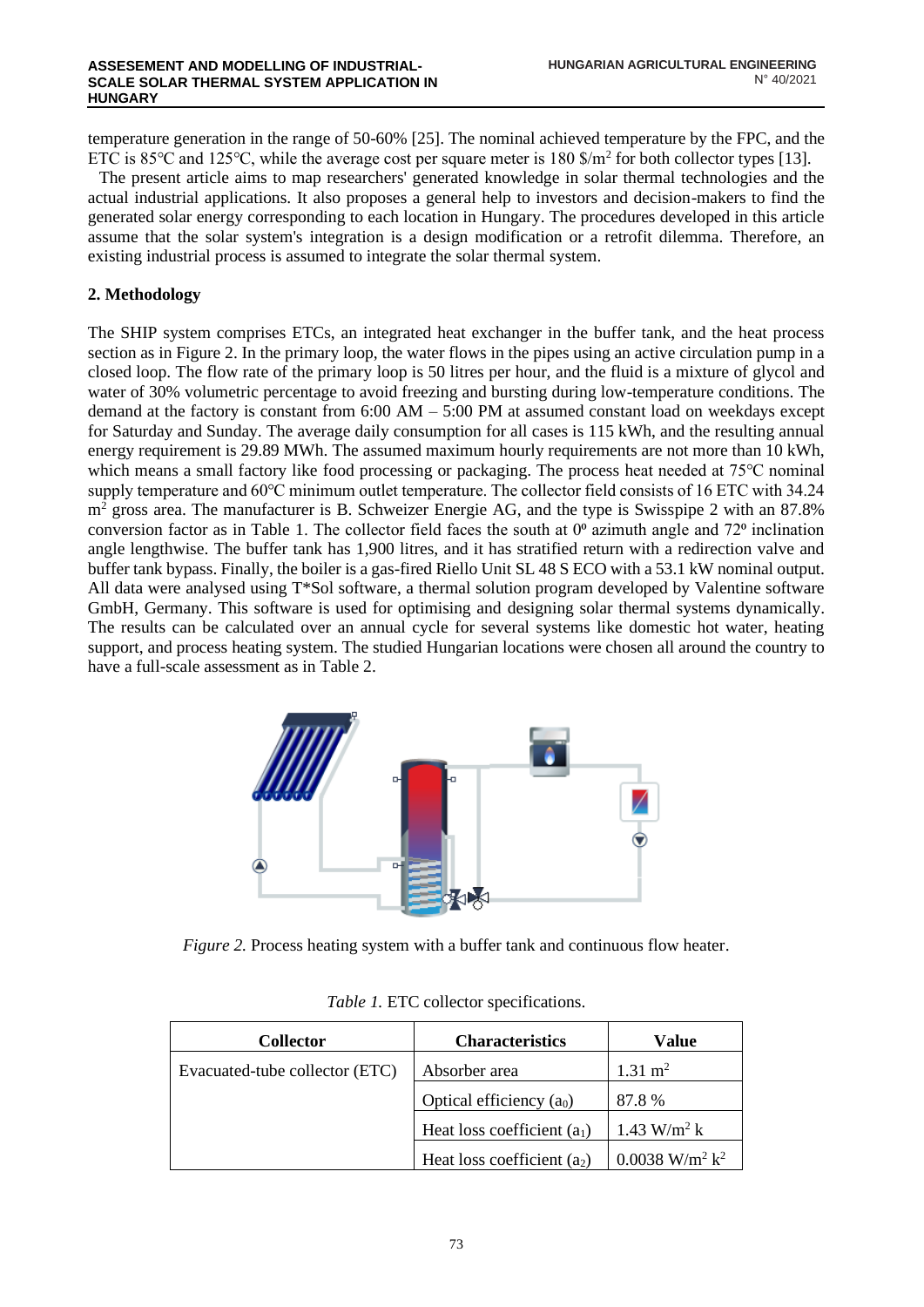| <b>Station</b>      | Latitude       | Longitude      | <b>Total annual</b><br>global<br>radiation<br>(kWh/m <sup>2</sup> ) | <b>Mean</b><br>outside<br>temperature<br>$\rm ^{\circ}\!C$ | Diffuse radiation<br>percentage $(\% )$ |
|---------------------|----------------|----------------|---------------------------------------------------------------------|------------------------------------------------------------|-----------------------------------------|
| <b>Budapest</b>     | $47.5^{\circ}$ | $19.0^{\circ}$ | 1,222.4                                                             | 11.4                                                       | 53.6                                    |
| <b>Miskolc</b>      | $48.1^{\circ}$ | $20.8^{\circ}$ | 1,236.7                                                             | 10.4                                                       | 52.1                                    |
| Veszprém            | $47.1^{\circ}$ | 17.90          | 1,268.8                                                             | 10.6                                                       | 52.1                                    |
| <b>Debrecen</b>     | $47.5^{\circ}$ | $21.6^{\circ}$ | 1,225.3                                                             | 10.9                                                       | 52.9                                    |
| <b>Szeged</b>       | $46.3^{\circ}$ | $20.1^{\circ}$ | 1,344.4                                                             | 11.5                                                       | 49.5                                    |
| Pécs                | $46.0^{\circ}$ | 18.20          | 1,261.8                                                             | 11.6                                                       | 52.9                                    |
| <b>Zalaegerszeg</b> | 46.9°          | 16.80          | 1,217.1                                                             | 10.7                                                       | 53.8                                    |
| <b>Szombathely</b>  | $47.3^{\circ}$ | $16.6^{\circ}$ | 1,202.8                                                             | 10.5                                                       | 53.7                                    |
| Sopron              | $47.7^{\circ}$ | $16.6^{\circ}$ | 1,228.9                                                             | 10.9                                                       | 52.4                                    |
| Győr                | $47.7^{\circ}$ | $17.7^{\circ}$ | 1,222.0                                                             | 11.1                                                       | 52.5                                    |
| Kecskemét           | 46.9°          | $19.7^{\circ}$ | 1,320.0                                                             | 11.4                                                       | 50.3                                    |
| <b>Szolnok</b>      | $47.2^{\circ}$ | $20.2^{\circ}$ | 1,323.0                                                             | 11.6                                                       | 49.6                                    |

|  | Table 2. The studied Hungarian stations. |  |
|--|------------------------------------------|--|
|  |                                          |  |

### **3. Results and Discussion**

The analysis results in 12 studied stations are as in Table 3. According to the results, it is noted that Szeged, Szolnok, and Kecskemet have the highest solar fraction with 54.89%, 54.16%, and 54.03%, respectively. All power stations produce good yields per annum by supplying between 745-850 kWh/m<sup>2</sup>/year. It is also noted that the system efficiency is around 60% for all stations.

| <b>Station</b>      | <b>Specific</b><br>irradiation<br>collector<br>active<br>surface area | <b>Specific</b><br>energy<br>delivered<br>by collector<br>loop | The<br>energy<br>delivered<br>by the<br>collector | <b>Solar</b><br>contribution | <b>Energy</b><br>from<br>auxiliary<br>heating | <b>Total</b><br>solar<br>fraction<br>of process<br>heat | <b>System</b><br>efficiency |
|---------------------|-----------------------------------------------------------------------|----------------------------------------------------------------|---------------------------------------------------|------------------------------|-----------------------------------------------|---------------------------------------------------------|-----------------------------|
|                     | $kWh/m^2$                                                             | $kWh/m^2$                                                      | kWh                                               | kWh                          | kWh                                           | $\frac{6}{6}$                                           | $\frac{6}{6}$               |
| <b>Zalaegerszeg</b> | 1,160.31                                                              | 745.48                                                         | 15,625                                            | 14,392                       | 15,492                                        | 48.16                                                   | 59.18                       |
| <b>Debrecen</b>     | 1,176.50                                                              | 757.24                                                         | 15,872                                            | 14,640                       | 15,255                                        | 48.97                                                   | 59.37                       |
| <b>Budapest</b>     | 1,187.09                                                              | 761.89                                                         | 15,969                                            | 14,719                       | 15,184                                        | 49.22                                                   | 59.15                       |
| <b>Szombathely</b>  | 1,187.51                                                              | 757.36                                                         | 15,874                                            | 14,592                       | 15,315                                        | 48.79                                                   | 58.62                       |
| Győr                | 1,222.01                                                              | 765.98                                                         | 16,055                                            | 14,788                       | 15,103                                        | 49.47                                                   | 59.31                       |
| Sopron              | 1,190.69                                                              | 757.81                                                         | 15,884                                            | 14,592                       | 15,305                                        | 48.81                                                   | 58.47                       |
| Pécs                | 1,194.00                                                              | 762.11                                                         | 15,974                                            | 14,701                       | 15,185                                        | 49.19                                                   | 58.74                       |
| <b>Miskolc</b>      | 1,204.64                                                              | 773.18                                                         | 16,206                                            | 14,925                       | 14,988                                        | 49.89                                                   | 59.11                       |
| Veszprém            | 1,227.54                                                              | 790.65                                                         | 16,572                                            | 15,270                       | 14,614                                        | 51.1                                                    | 59.35                       |
| Szolnok             | 1,299.60                                                              | 840.25                                                         | 17,612                                            | 16,196                       | 13,707                                        | 54.16                                                   | 59.46                       |
| Kecskemét           | 1,301.20                                                              | 839.27                                                         | 17,591                                            | 16,169                       | 13,758                                        | 54.03                                                   | 59.29                       |
| <b>Szeged</b>       | 1,302.02                                                              | 849.57                                                         | 17,807                                            | 16,417                       | 13,493                                        | 54.89                                                   | 60.16                       |

*Table 3.* The analysis results.

A robust negative correlation is found by plotting the correlation between the total annual global radiation and the diffusive radiation. It means that as high is the diffusive radiation, low is the total annual global radiation, as shown in Figure 3a. Also, the diffusive radiation is negatively correlated with the solar fraction. It means as high is the diffusive radiation as low is the solar fraction as in Figure 3b. It is a logical result since the solar fraction is strongly correlated with the annual global radiation in Figure 3c.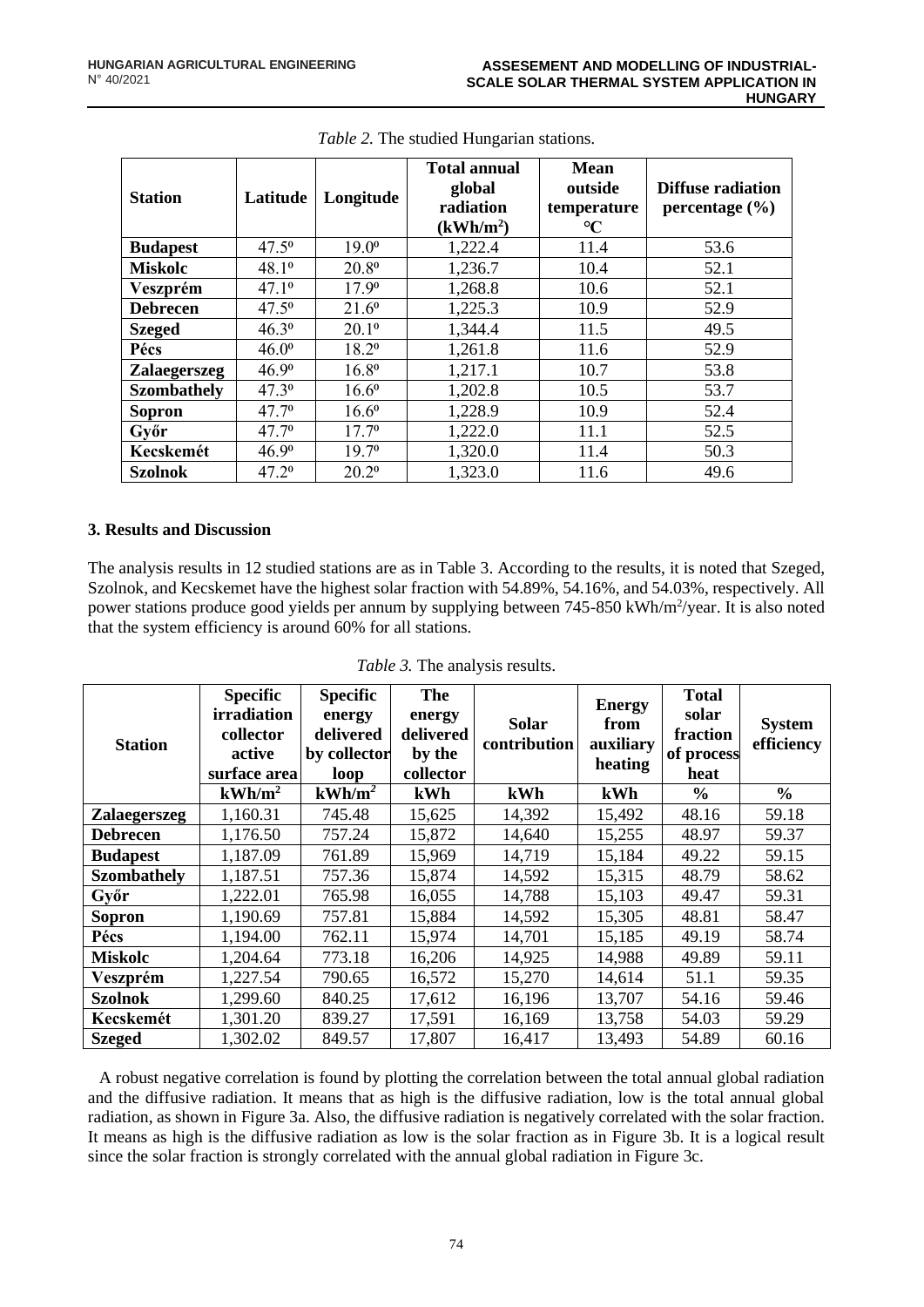

*Figure 3. a)* Correlation between annual global radiation with diffusive radiation percentage. b) Correlation between diffusive radiation and solar fraction. c) Correlation between annual global radiation and solar fraction.

The solar fraction map shows that Szeged, Szolnok, and Kecskemet, which accounts for the lowest diffuse radiation with 49.5%, 49.6%, and 50.3%, have the highest solar fraction with the highest 54.89%, 54.16% and 54.03%, respectively. To understand the potential, each square meter of the collector field can generate a certain amount of energy per year. Suppose we consider the average Hungarian annual radiation on a horizontal surface as around 1280 kWh/m<sup>2</sup>. In that case, the plotted map in Figure 4 shows us the highest potential regions for utilising the solar thermal system. The specific highest potential is around 840 kWh/m<sup>2</sup> /year for Szeged, Szolnok and Kecskemet.



*Figure 4.* The specific solar generation per square meter collector area.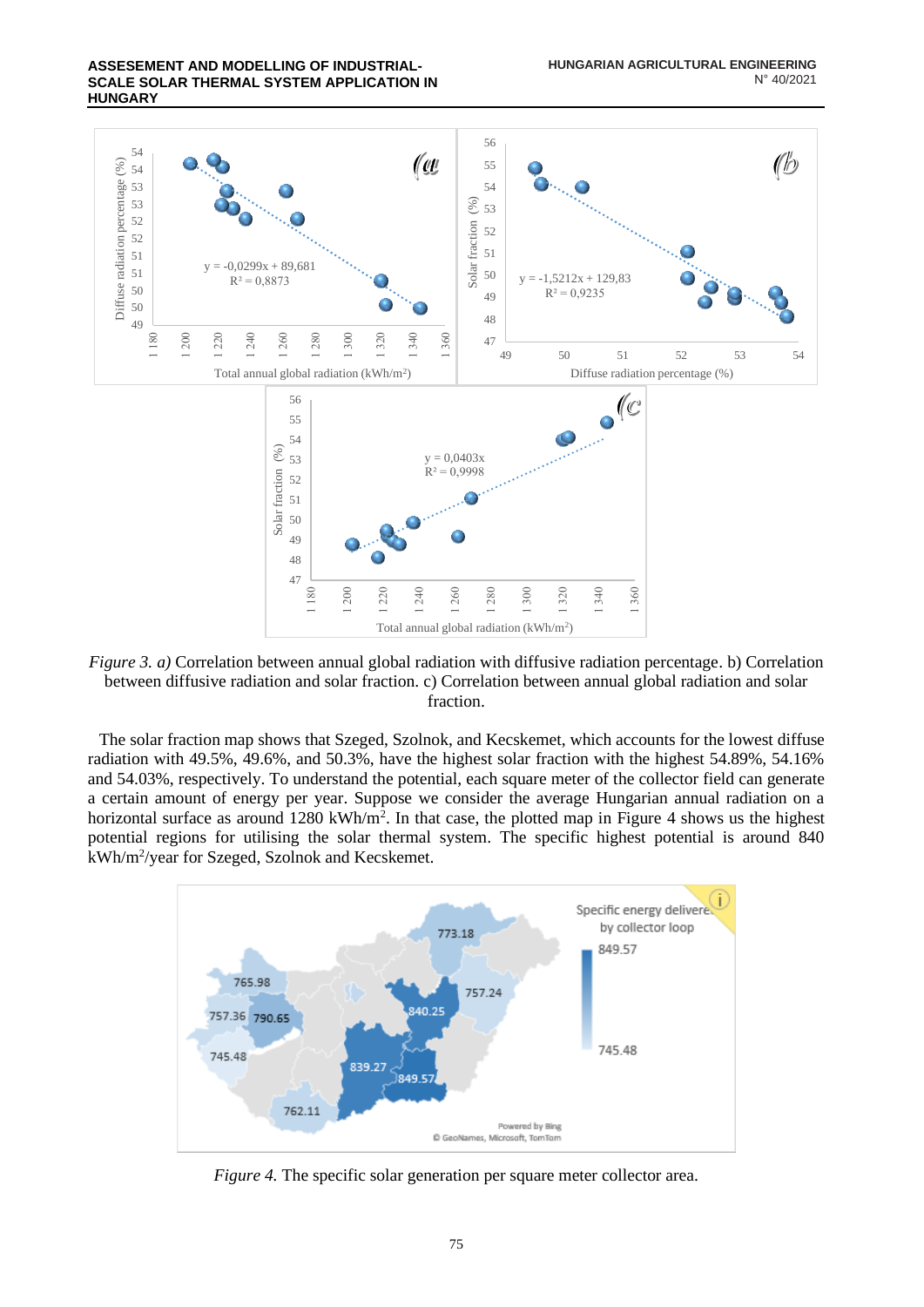Comparing the specific energy delivered by the collector loop between pioneer European countries at approximately the same latitude as Budapest, Hungary is proper to compare it with Vienna, Austria and München, Germany. Vienna and München have global solar radiation of 1212.048 kWh/m<sup>2</sup> and 1156.022 kWh/m<sup>2</sup>, respectively. It results in 751.59 kWh/m<sup>2</sup> and 698.467 kWh/m<sup>2</sup> specific energy delivered by the collector loop. By comparing those values with the specific collector energy in Budapest  $757.24 \text{ kWh/m}^2$ , it is found that Budapest has a higher potential than Vienna and München. Nevertheless, Austria and Germany are far better than Hungary utilising solar energy. It happens due to main reasons, like the late joining of Hungary to the EU compared to Austria and Germany, national renewable energy strategies, incentive subsidiary projects, and national decision-makers [26]. Without a subsidy, it was reported that no payback would be reached during the lifetime of the solar system, which shows the importance of the governmental subsidy [27].

### **4. Conclusions**

Important factors decide the solar augmentation for a specific industrial heat process within the existing process. Food & beverage, textile, rice mill, leather, automotive, and pharmaceutical industries offer lowtemperature solar utilisation and are available widely in Hungary. To improve the process efficiency and reduce the installation costs, an extensive technical assessment analysis should be done before integrating the solar collectors within the industrial heat process. This assessment should study the potential solar thermal system and its applications to various heat processes. According to the literature, no comprehensive work has been conducted to find the optimal location in Hungary for SHIP use.

Further, the simulation supply of heat is required for the heat process in industrial factories, which is another innovation of this article. The results show that each studied location can supply a partial amount of the required solar heat. Therefore, this article uses T\*Sol 5.5 software to investigate the potential of using the solar thermal system in Hungary. Assessment analysis of 12 different locations under the Hungarian meteorological conditions was conducted for presumed industrial processes with daily and annual hot water demand. For low temperature below 120℃ applications, evacuated-tube collectors ETC showed good yields with not less than 745 kWh/m<sup>2</sup> per year and around 840 kWh/m<sup>2</sup>/year at three locations Szeged, Szolnok, and Kecskemét. Those results were higher than pioneer users of solar thermal energy in the EU, such as Germany and Austria. The results presented in this study can be beneficial for industrial manufacturers and decision-makers who look for clean energy sources to minimise greenhouse gases and reduce their operating costs.

### **Acknowledgement**

This work was supported by the Stipendium Hungaricum Programme and by the Mechanical Engineering Doctoral School, Hungarian University of Agriculture and Life Sciences, Gödöllő, Hungary.

#### **References**

- [1] **Rabaia, M.K.H., Abdelkareem, M.A., Sayed, E.T., Elsaid, K., Chae, K.J., Wilberforce, T., et al.**  (2021). Environmental impacts of solar energy systems: A review. Science of the Total Environment, vol. 754 p. 141989, DOI:10.1016/j.scitotenv.2020.141989.
- [2] **Covert, T., Greenstone, M., Knittel, C.R.** (2016). Will we ever stop using fossil fuels? Journal of Economic Perspectives, vol. 30 no. 1, p. 117–138, DOI:10.1257/jep.30.1.117.
- [3] **Sharma, A.K., Sharma, C., Mullick, S.C., Kandpal, T.C.** (2017). Solar industrial process heating: A review. Renewable and Sustainable Energy Reviews, vol. 78 no. December 2016, p. 124–137, DOI:10.1016/j.rser.2017.04.079.
- [4] **Bolognese, M., Viesi, D., Bartali, R., Crema, L.** (2020). Modeling study for low-carbon industrial processes integrating solar thermal technologies. A case study in the Italian Alps: The Felicetti Pasta Factory. Solar Energy, vol. 208 no. January, p. 548–558, DOI:10.1016/j.solener.2020.07.091.
- [5] **Lizárraga-Morazán, J.R., Martínez-Rodríguez, G., Fuentes-Silva, A.L., Picón-Núñez, M.** (2021). Selection of solar collector network design for industrial applications subject to economic and operation criteria. Energy and Environment, vol. 32 no. 8, p. 1504–1523, DOI:10.1177/0958305x20927375.
- [6] **Barberis, S., Peccianti, F., Castellino, L., Bolognesi, T.** (2020). integration of Solar Heat in Industrial Process – Preliminary evaluation. vol. 1 no. 792276, p. 3–7,.